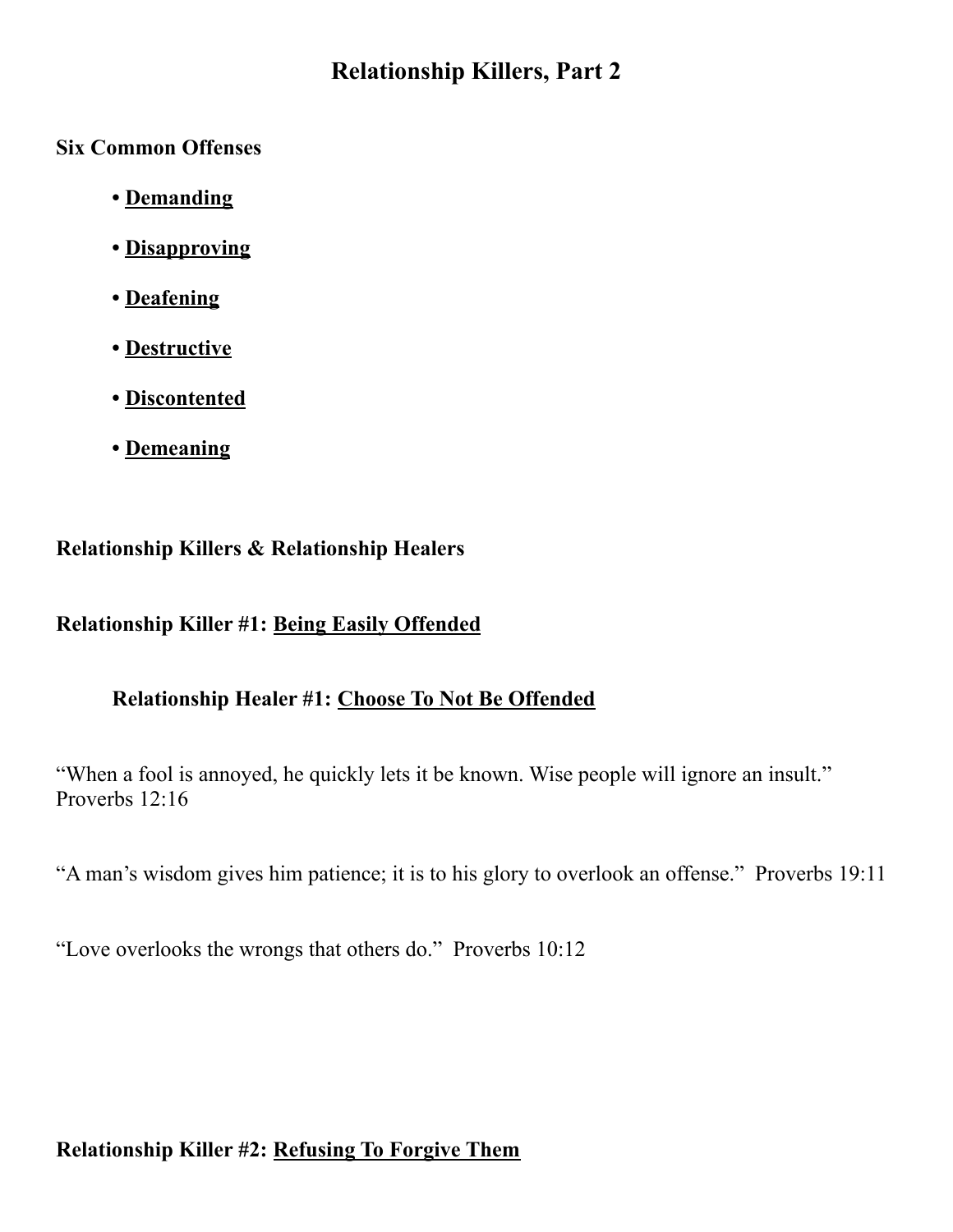### **Relationship Healer #2: Don't Wait To Forgive**

Jesus said, "Father, forgive them, for they do not know what they are doing." Luke 23:34

"You must make allowance for each other's faults and forgive the person who offends you. Remember, the Lord forgave you, so you must forgive others." Colossians 3:13

#### **Relationship Killer #3: Playing Emotional Games**

#### **Relationship Healer #3: Refuse To Play Their Games**

(Example of Jesus) "The Pharisees plotted a way to trap him into saying something damaging… Jesus knew they were up to no good. He said, 'Why are you playing these games with me? Why are you trying to trap me?" Matthew 22:15, 18-19

"We reject all shameful and underhanded methods. We do not try to trick anyone, and we do not distort the word of God. We tell the truth before God, and all who are honest know that." 2 Corinthians 4:2

"Just as charcoal and wood keep a fire going, a quarrelsome person keeps an argument going." Proverbs 26:21

#### **Relationship Killer #4: Making Them Pay**

#### **Relationship Healer #4: Choose To Do What's Good**

"If someone has done you wrong, do not repay him with a wrong. Try to do what everyone considers to be good. Do everything possible on your part to live in peace with everybody." Romans 12:17-18